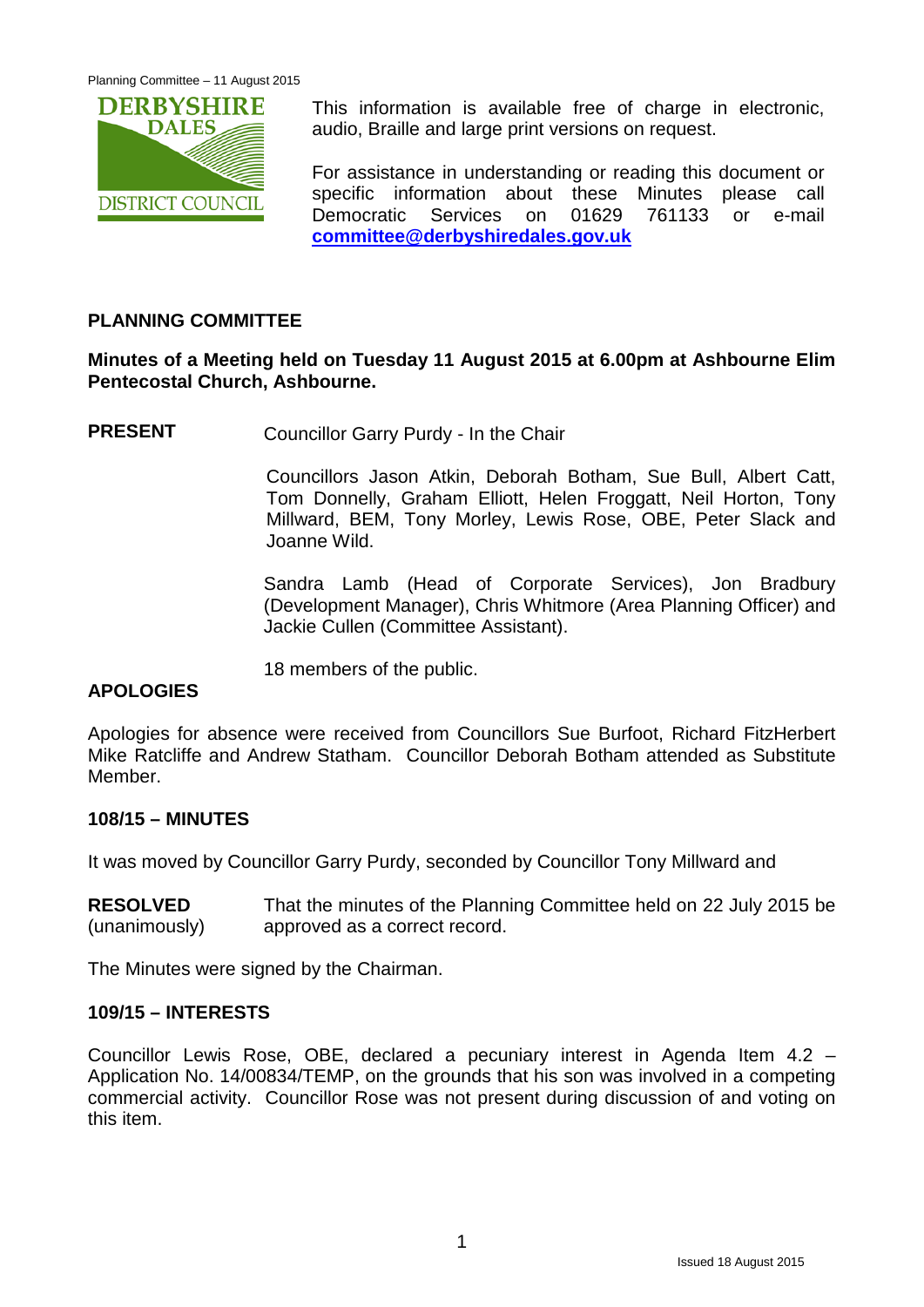## **110/15 - APPLICATION NO. 15/00325/FUL – REPLACEMENT DWELLING AND GARAGE/WORKSHOP AT ROSE COTTAGE, SNAPES LANE, SNELSTON**

The Committee visited the site prior to the meeting to enable them to appreciate the context of the site and assess the impact of the development on the character and appearance of this part of the countryside.

Correspondence received after publication of the agenda was distributed at the meeting.

In accordance with the procedure for public participation, Mr Jeff James, Agent, spoke in favour of the application.

It was moved by Councillor Lewis Rose, OBE, seconded by Councillor Albert Catt and

**RESOLVED** That planning permission be granted subject to the conditions as set out in the report.

#### **111/15 – APPLICATION NO. 14/00834/TEMP – CHANGE OF USE AND ALTERATIONS TO CATTLE SHED TO FORM WEDDING VENUE FOR A TEMPORARY PERIOD OF THREE YEARS AT THE BURROWS GARDENS, BURROWS LANE, BRAILSFORD**

The Committee visited the site prior to the meeting to enable members of the Planning Committee to fully appreciate the issues involved.

In accordance with the procedure for public participation, Pat Laughlin, representative for the Parish Council, Neil Morgan, local resident and Mrs Connie Hudson, neighbour, spoke against the application.

Mr Jonathan Jenkin, Agent, spoke in favour of the application.

It was moved by Councillor Albert Catt, seconded by Councillor Joanne Wild and

**RESOLVED** (unanimously) That planning permission be refused for the reasons set out in the report.

## **112/15 – APPLICATION NO. 15/00043/OUT – RESIDENTIAL DEVELOPMENT (OUTLINE) AT MAIN ROAD, BRAILSFORD**

The Committee visited the site prior to the meeting to enable members of the Planning Committee to fully appreciate the issues involved.

In accordance with the procedure for public participation, Pat Laughlin, representative for the Parish Council, and Mr A Jones, neighbour, spoke against the application.

Mr Jonathan Jenkin, Agent, spoke in favour of the application.

It was moved by Councillor Peter Slack, seconded by Councillor Tony Millward, and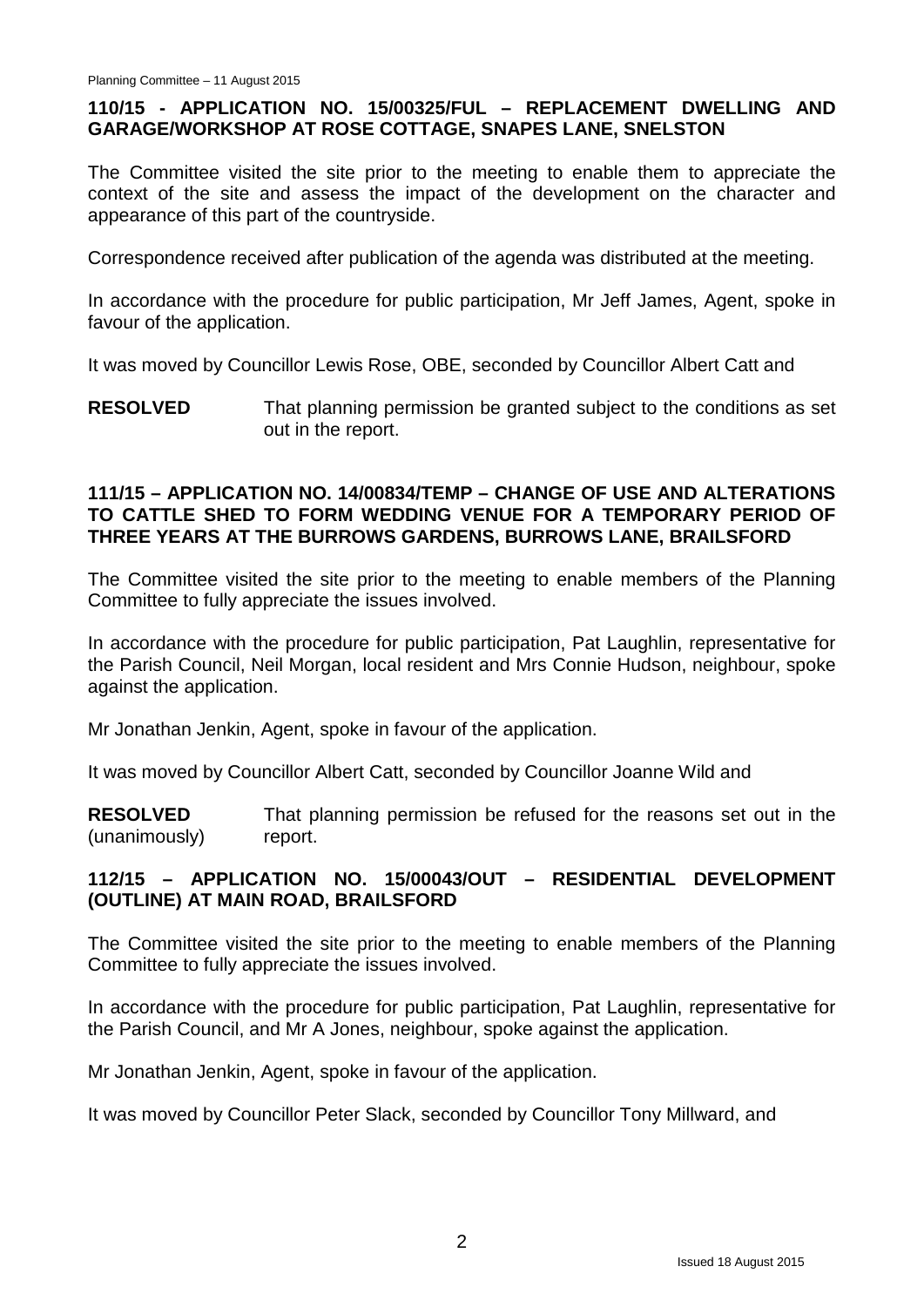| <b>RESOLVED</b> | 1. That authority be delegated to the Development Manager to<br>grant outline planning permission subject to the completion of a<br>Section 106 Planning Obligation Agreement to secure the<br>appropriate off-site affordable housing contribution, a financial<br>contribution towards off-site open space provision and any other<br>matters that cannot be dealt with by conditions, and subject to<br>conditions covering the following matters:- |
|-----------------|--------------------------------------------------------------------------------------------------------------------------------------------------------------------------------------------------------------------------------------------------------------------------------------------------------------------------------------------------------------------------------------------------------------------------------------------------------|
|                 |                                                                                                                                                                                                                                                                                                                                                                                                                                                        |

- (1) Duration of consent
- (2) Submission of Reserved Matters
- (3) Amended Plans
- (4) Highway safety and related conditions
- (5) Tree and hedgerow retention and protection
- (6) Compensatory hedge planting
- (7) Investigation of flood risk
- (8) Works not to be carried out during bird nesting season unless ecological assessment done beforehand
- (9) Design details to incorporate sustainable drainage system

And an additional condition:-

- (10) Requiring the submission and approval of details regarding temporary fencing to be erected during the construction period, following which the screening should revert to soft landscaping, incorporating a buffer screen between the development and the neighbouring property
- 2. That a footnote be added to ensure the developer is aware that the development is to be carried out more in character with the village, and not necessarily that shown in the illustrative masterplan.

| Voting:     |    |
|-------------|----|
| For         | 12 |
| Against     | 2  |
| Abstentions | O  |

The Chairman declared the motion carried.

#### **113/15 – APPLICATION NO. 15/00397/FUL – EXTENSION TO HATCHERY BUILDING AT MOYPARK HATCHERY, COCKSHEAD LANE, SNELSTON**

Correspondence received after publication of the Agenda was distributed at the meeting; this comprised comments received from the Local Highway Authority which would generate additional conditions to the Officer Recommendation, and a letter from the Applicant's Agent.

In accordance with the procedure for public participation, Michael Bamford, Agent, spoke in favour of the application.

It was moved by Councillor Tony Millward, BEM, seconded by Councillor Joanne Wild, and